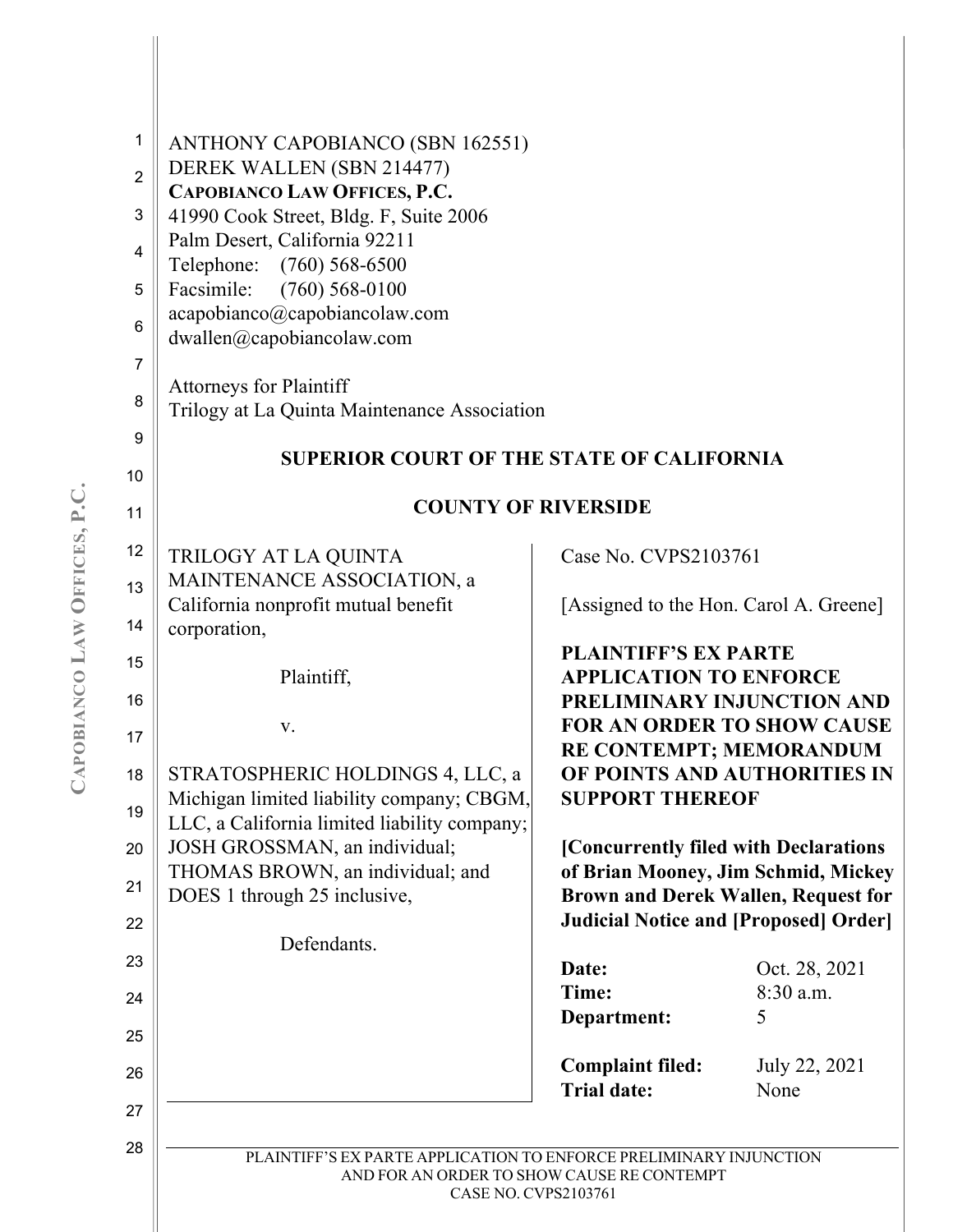#### PLAINTIFF'S EX PARTE APPLICATION TO ENFORCE PRELIMINARY INJUNCTION AND FOR AN ORDER TO SHOW CAUSE RE CONTEMPT CASE NO. CVPS2103761 1 1 2 3 4 5 6 7 8 9 10 11 12 13 14 15 16 17 18 19 20 21 22 23 24 25 26 27 28 TO ALL PARTIES AND THEIR ATTORNEYS OF RECORD: PLEASE TAKE NOTICE that pursuant to California Rule of Court 3.1200 and California Code of Civil Procedure Section 1209 *et seq.*, on October 28, 2021, at 8:30 a.m. or as soon thereafter as counsel may be heard in Department 5 of the aboveentitled Court, the Honorable Irma Asberry presiding, located at 4050 Main Street, Riverside, California 92501, plaintiff Trilogy at La Quinta Maintenance Association ("*Trilogy*") will and hereby does apply ex parte for orders: 1. Finding that defendants CBGM, LLC ("*CBGM*"), Thomas Brown ("*Brown*"), Stratospheric Holdings 4, LLC ("*Stratospheric*") and Josh Grossman ("*Grossman*" and, collectively with CBGM, Brown and Stratospheric, "*Defendants*") have violated the preliminary injunction issued by this Court dated September 14, 2021 and entered on September 20, 2021 (the "*Preliminary Injunction*") due to their willful refusal to water the Coral Mountain Golf Course in La Quinta, California (the "*Golf Course*") and their refusal to complete the necessary annual "overseeding" of the Golf Course; 2. Requiring Defendants to: a. Immediately resume watering of the Golf Course at normal levels as previously performed; b. Immediately complete overseeding of the Golf Course in accordance with past practice; and c. No later than ten days after the date of this order, certify to the Court, under oath, their full compliance with orders (a) and (b) above; 3. Setting an order to show cause why: a. Defendants should not be held guilty of contempt for their violations of the Preliminary Injunction; b. Fines for contempt should not be levied against Defendants to the maximum extent allowed by law;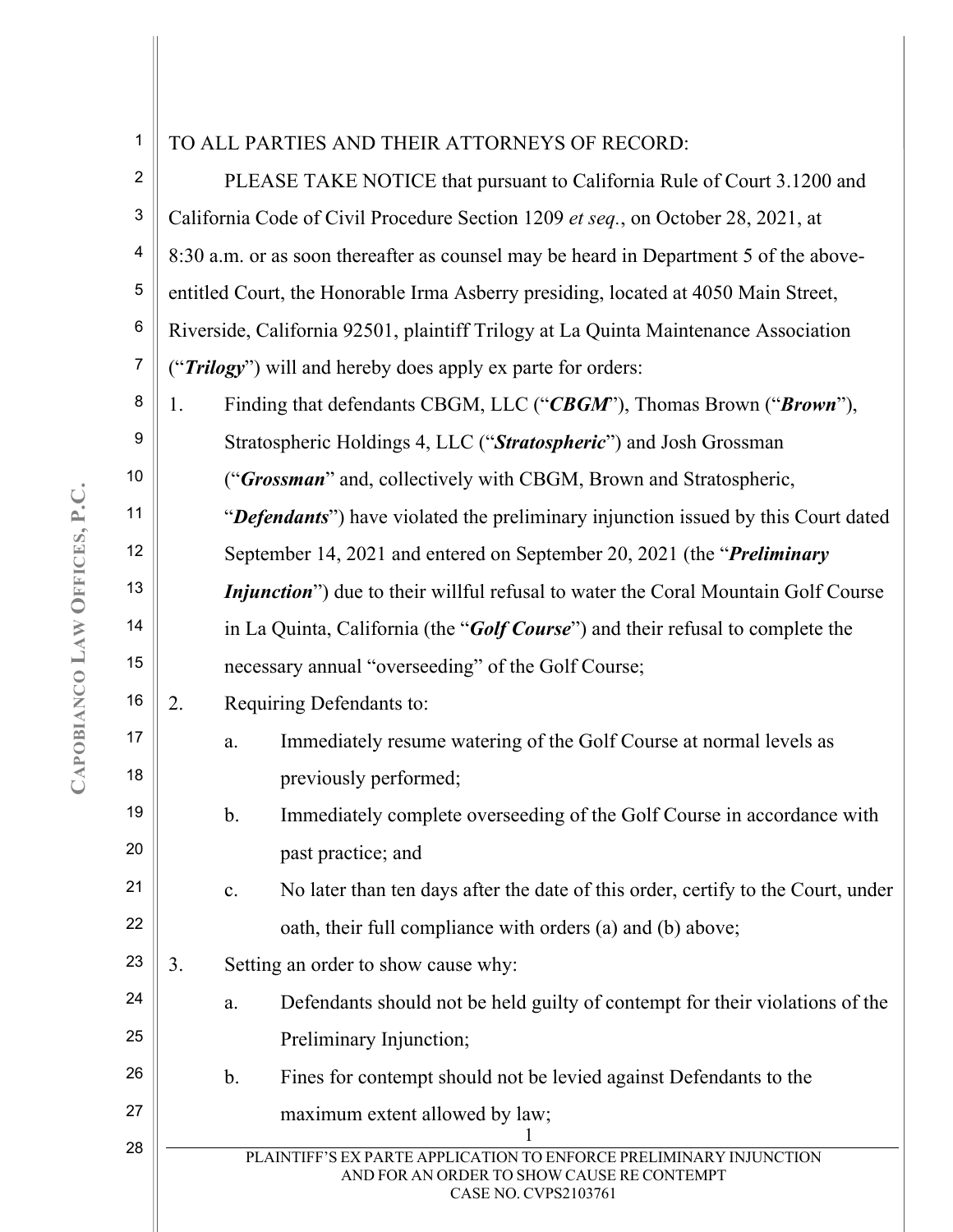| 1              |       | Brown, Grossman and representatives of CBGM (if not Brown) and<br>c.                                                                     |  |
|----------------|-------|------------------------------------------------------------------------------------------------------------------------------------------|--|
| $\overline{2}$ |       | Stratospheric (if not Grossman) should not be punished for contempt to the                                                               |  |
| 3              |       | full extent of the law; and                                                                                                              |  |
| 4              |       | Defendants should not, on a joint and several basis, be ordered to reimburse<br>d.                                                       |  |
| 5              |       | Trilogy for all attorneys' fees and costs incurred in connection with this                                                               |  |
| 6              |       | Application and related contempt proceedings in an amount according to                                                                   |  |
| $\overline{7}$ |       | proof; and                                                                                                                               |  |
| 8              | 4.    | Issuing any other sanctions in favor of Trilogy and against Defendant that the                                                           |  |
| 9              |       | Court deems just.                                                                                                                        |  |
| 10             |       | As set forth in the accompanying declarations of Brian Mooney, Jim Schmid,                                                               |  |
| 11             |       | Mickey Brown and Derek Wallen, the accompanying request for judicial notice and the                                                      |  |
| 12             |       | attached memorandum of points and authorities, this application is made on the grounds                                                   |  |
| 13             | that: |                                                                                                                                          |  |
| 14             | 1.    | The Preliminary Injunction is a valid court order;                                                                                       |  |
| 15             | 2.    | Defendants have actual knowledge of the Preliminary Injunction;                                                                          |  |
| 16             | 3.    | Defendants have the ability to comply with the Preliminary Injunction;                                                                   |  |
| 17             | 4.    | Defendants have shown willful disobedience of and contempt for the Preliminary                                                           |  |
| 18             |       | Injunction; and                                                                                                                          |  |
| 19             | 5.    | Defendants' violations of the Preliminary Injunction are threatening great and                                                           |  |
| 20             |       | irreparable harm to Trilogy homeowners.                                                                                                  |  |
| 21             |       | Trilogy has not made any previous application regarding these issues. Notice of                                                          |  |
| 22             |       | this Application was provided to all Defendants care of the following counsel of record:                                                 |  |
| 23             |       |                                                                                                                                          |  |
| 24             |       |                                                                                                                                          |  |
| 25             |       |                                                                                                                                          |  |
| 26             |       |                                                                                                                                          |  |
| 27             |       | $\overline{2}$                                                                                                                           |  |
| 28             |       | PLAINTIFF'S EX PARTE APPLICATION TO ENFORCE PRELIMINARY INJUNCTION<br>AND FOR AN ORDER TO SHOW CAUSE RE CONTEMPT<br>CASE NO. CVPS2103761 |  |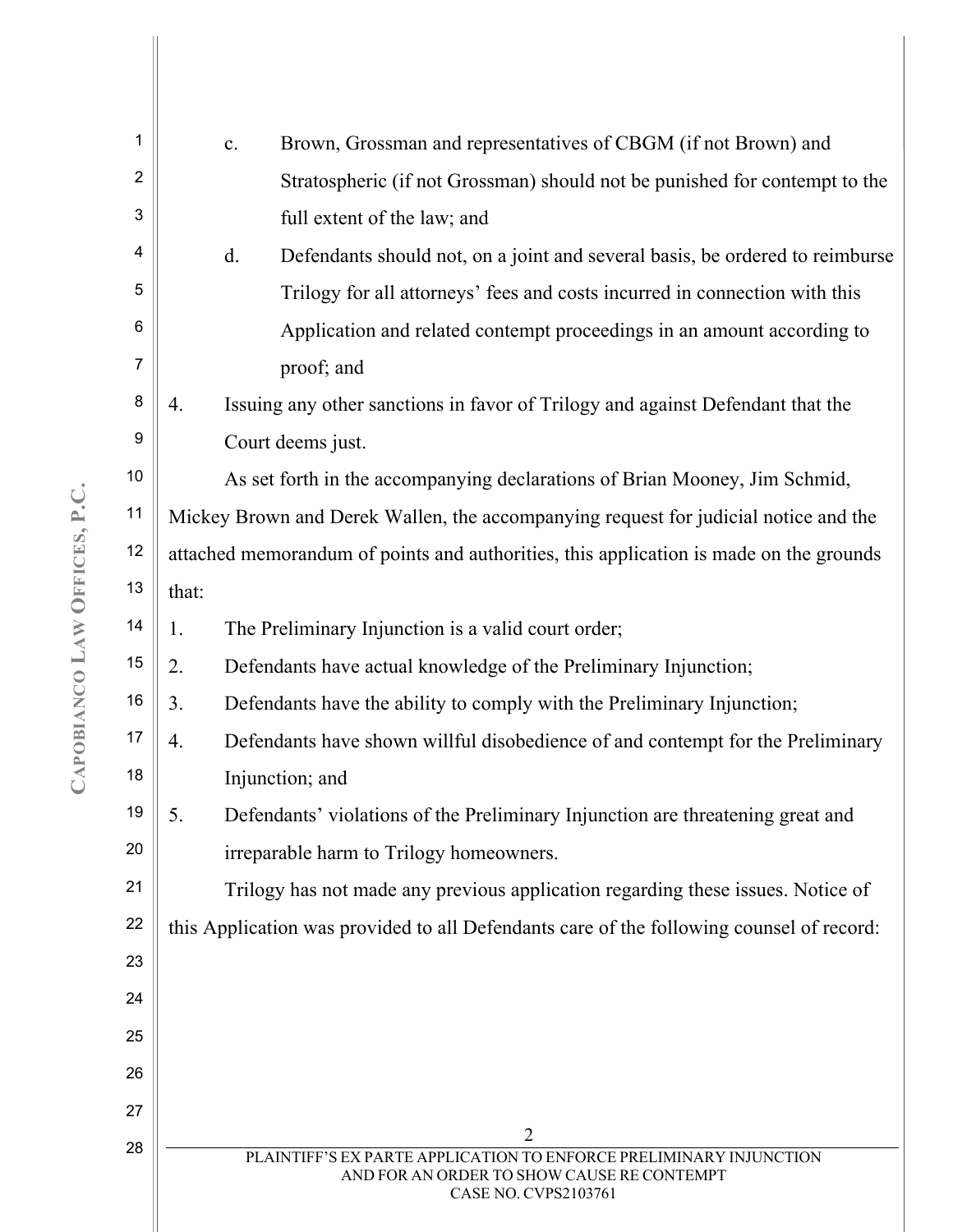|                | Brendan Ozanne                                   |  |
|----------------|--------------------------------------------------|--|
| $\overline{2}$ | Dawson & Ozanne<br>5755 Oberlin Drive, Suite 301 |  |
|                |                                                  |  |
| $\mathbf{3}$   | San Diego, CA 92121                              |  |
|                | brendan@dawson-ozanne.com                        |  |
|                | (Counsel to CBGM and Brown)                      |  |

Jacoby Perez Geraci Law Firm 90 Discovery Irvine, CA 92618 j.perez@geracillp.com *(Counsel to Stratospheric and Grossman)*

Counsel has not indicated whether Defendants will oppose this application. This application is based on this notice; the attached memorandum of points and authorities; the verified complaint on file in this action; the concurrently filed declarations of Brian Mooney, Jim Schmid, Mickey Brown and Derek Wallen, request for judicial notice and [proposed] order; the pleadings, files and records in this action; and upon such argument and additional evidence as may be presented to the Court at or prior to the hearing on this application.

Date: October 27, 2021 CAPOBIANCO LAW OFFICES, P.C.

By:

Derek O. Wallen Attorneys for Plaintiff Trilogy at La Quinta Maintenance Association

3

5

6

7

8

9

10

11

12

13

14

15

16

17

18

19

20

21

22

23

24

25

26

27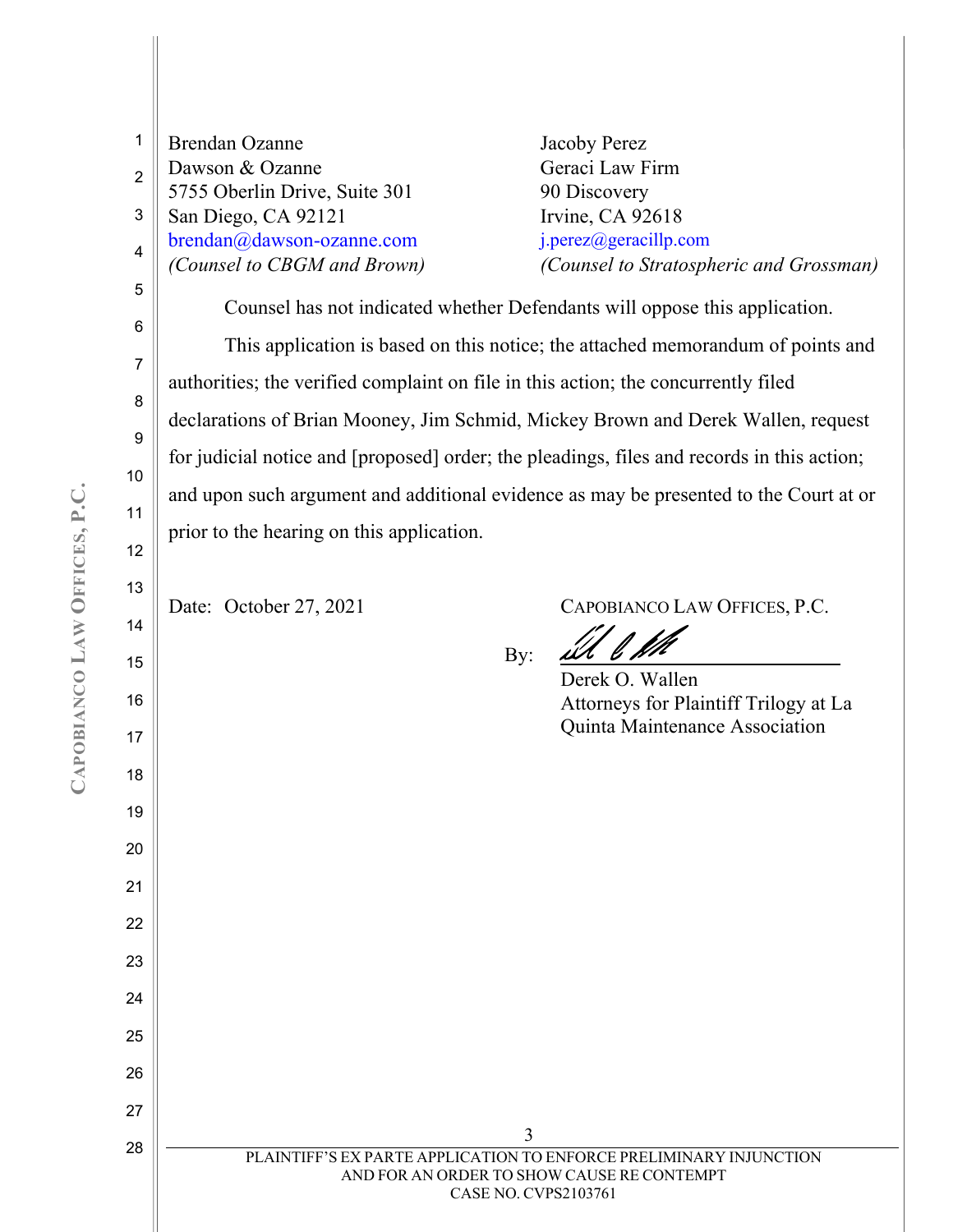| 1              | <b>TABLE OF CONTENTS</b> |                                                                                                                                          |  |
|----------------|--------------------------|------------------------------------------------------------------------------------------------------------------------------------------|--|
| $\overline{2}$ | Ι.                       |                                                                                                                                          |  |
| 3              | II.                      |                                                                                                                                          |  |
| 4<br>5         |                          | A.                                                                                                                                       |  |
| 6              |                          | <b>B.</b>                                                                                                                                |  |
| 7              |                          | Defendants' copious litigation efforts related to the Golf Course 4<br>$\mathcal{C}$ .                                                   |  |
| 8              |                          | D.                                                                                                                                       |  |
| 9              | III.                     | Defendants have violated the preliminary injunction and should be ordered to                                                             |  |
| 10             | IV.                      |                                                                                                                                          |  |
| 11             |                          | A.                                                                                                                                       |  |
| 12<br>13       |                          | <b>B.</b>                                                                                                                                |  |
| 14             |                          | $C$ .                                                                                                                                    |  |
| 15             |                          | D.                                                                                                                                       |  |
| 16             | V.                       |                                                                                                                                          |  |
| 17             | VI.                      | .11                                                                                                                                      |  |
| 18             | VII.                     | The Court should award any other sanctions it deems necessary to ensure                                                                  |  |
| 19             |                          |                                                                                                                                          |  |
| 20             | VIII.                    |                                                                                                                                          |  |
| 21             |                          |                                                                                                                                          |  |
| 22             |                          |                                                                                                                                          |  |
| 23             |                          |                                                                                                                                          |  |
| 24             |                          |                                                                                                                                          |  |
| 25             |                          |                                                                                                                                          |  |
| 26             |                          |                                                                                                                                          |  |
| 27             |                          | $\mathbf{i}$                                                                                                                             |  |
| 28             |                          | PLAINTIFF'S EX PARTE APPLICATION TO ENFORCE PRELIMINARY INJUNCTION<br>AND FOR AN ORDER TO SHOW CAUSE RE CONTEMPT<br>CASE NO. CVPS2103761 |  |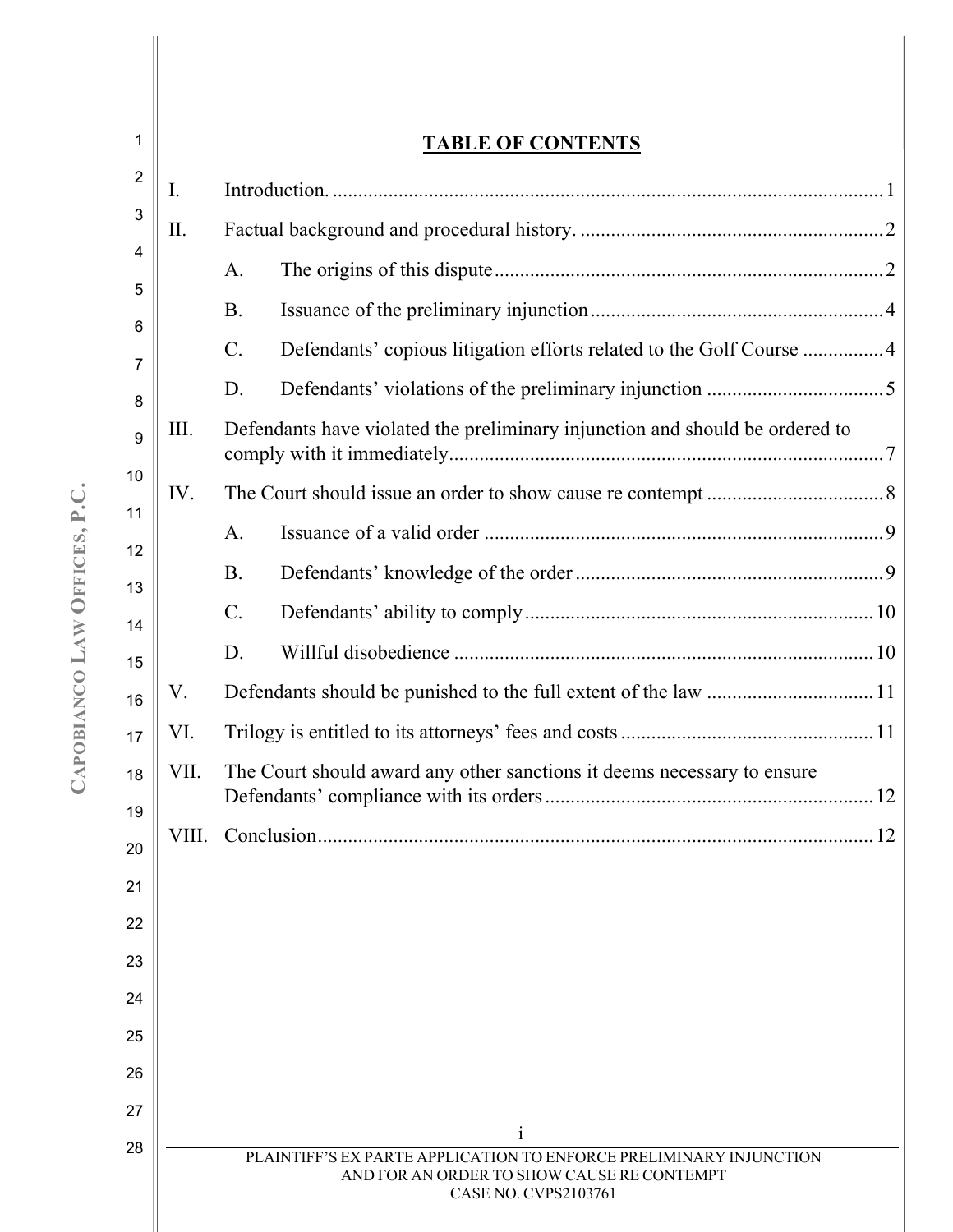| 1              | <b>TABLE OF AUTHORITIES</b>                                                          |
|----------------|--------------------------------------------------------------------------------------|
| $\overline{2}$ | <b>Cases</b>                                                                         |
| 3              | Automotriz Del Golfo De California S. A. De C. V. v. Resnick                         |
| 4              |                                                                                      |
| 5<br>6         | Brown v. Brown                                                                       |
| 7              | In re Crystal Palace Gambling Hall, Inc.                                             |
| 8<br>9         | Katenkamp v. Superior Court                                                          |
| 10             | Lyon v. Superior Court                                                               |
| 11             |                                                                                      |
| 12             | Stephen Slesinger, Inc. v. Walt Disney Co.                                           |
| 13             | Wanke, Industrial, Commercial, Residential, Inc. v. Keck                             |
| 14             |                                                                                      |
| 15             | <b>Statutes</b>                                                                      |
| 16             | California Code of Civil Procedure:                                                  |
| 17<br>18       |                                                                                      |
| 19             |                                                                                      |
| 20             |                                                                                      |
| 21             |                                                                                      |
| 22             | <b>Treatises</b>                                                                     |
| 23             |                                                                                      |
| 24             |                                                                                      |
| 25             |                                                                                      |
| 26             |                                                                                      |
| 27             |                                                                                      |
| 28             | $\ddot{\rm n}$<br>PLAINTIFF'S EX PARTE APPLICATION TO ENFORCE PRELIMINARY INJUNCTION |
|                | AND FOR AN ORDER TO SHOW CAUSE RE CONTEMPT<br>CASE NO. CVPS2103761                   |

**CAPOBIANCO**  CAPOBIANCO LAW OFFICES, P.C. **OFFICES, P.C.**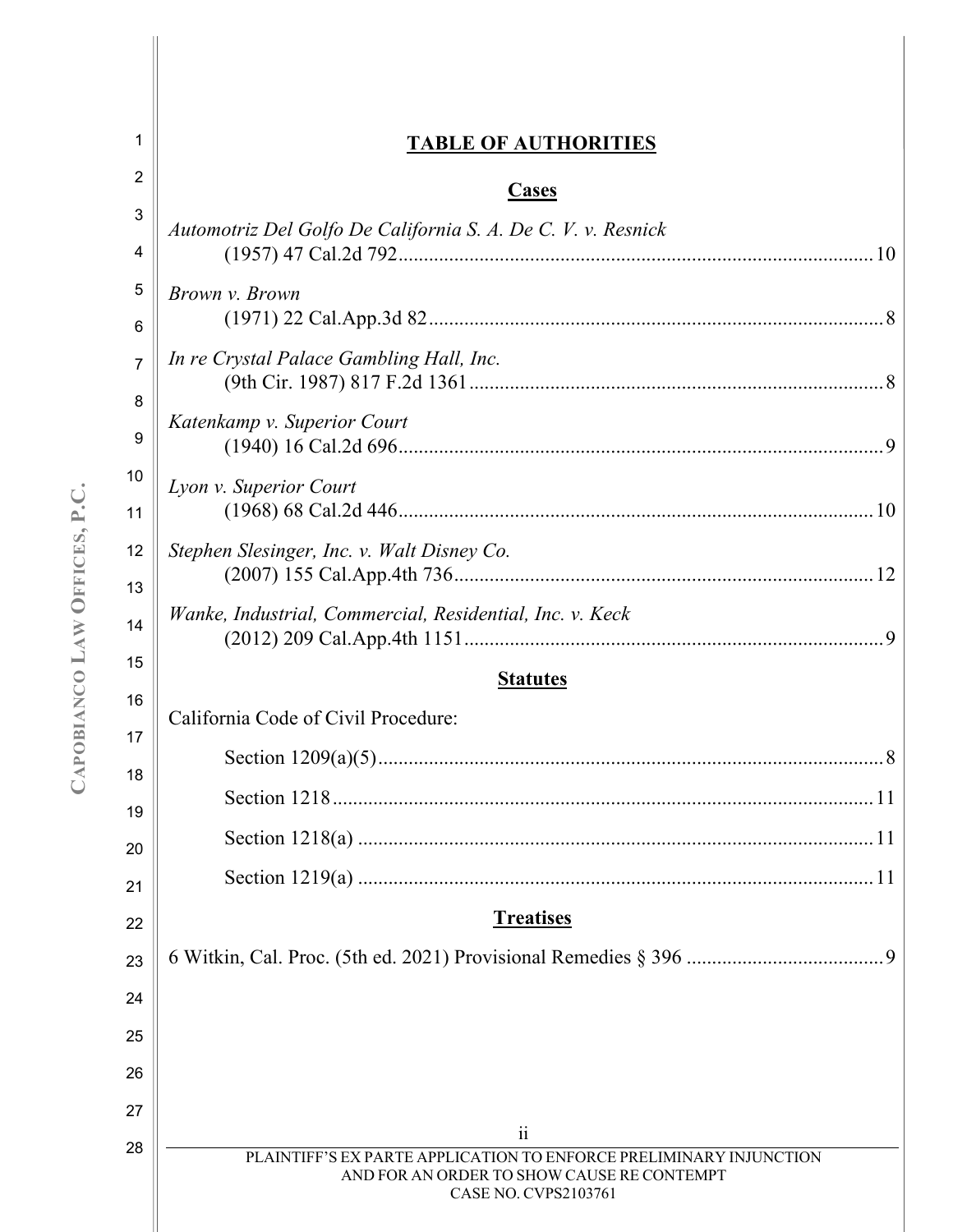#### **MEMORANDUM OF POINTS AND AUTHORITIES**

## **I. Introduction.**

1

2

3

4

5

6

7

8

9

10

11

12

13

14

15

16

This case arose from a health and environmental emergency that Defendants created in July 2021 by refusing to water the Coral Mountain Golf Course in La Quinta, California (the "*Golf Course*"), which Defendants own. Defendants' actions created, among other forms of nuisance, a 200-acre fire hazard adjacent to over 1,200 homes at the Trilogy at La Quinta common-interest development (which the Golf Course winds through). On July 23, 2021, this Court maintained the status quo by issuing a temporary restraining order (the "*TRO*") prohibiting Defendants from such actions and from making any material changes to golf course operations. On September 14, 2021, the Court issued a preliminary injunction of identical scope (the "*Preliminary Injunction*"), finding that plaintiff Trilogy at La Quinta Maintenance Association ("*Trilogy*") – the homeowners' association that manages the Trilogy community – "is likely to prevail on its claims for nuisance, nuisance per se and for breach of the 2017 Golf Course CC&Rs" that govern the relationship between Trilogy and Defendants.<sup>1</sup>

But Defendants continue to play fast and loose with the Court. They closed the Golf Course on September 20, 2021 and are again refusing to water it or complete the annual "overseeding" process that every golf course in the Coachella Valley performs in the fall. Overseeding prevents golf course grass from becoming a brown, dried-out eyesore. Defendants' acts are a willful violation of the Preliminary Injunction that threaten irreparable harm to Trilogy homeowners. A dead and brown 200-acre golf course running through the Trilogy community threatens immeasurable harm to the

- 24
- <sup>1</sup> As discussed below, the Golf Course CC&Rs require (among other things) that Defendants water, maintain and landscape the Golf Course pursuant to specific, articulated standards.
	- PLAINTIFF'S EX PARTE APPLICATION TO ENFORCE PRELIMINARY INJUNCTION AND FOR AN ORDER TO SHOW CAUSE RE CONTEMPT CASE NO. CVPS2103761 1
- 17 18 19 20 21
- 23

25

26

27

28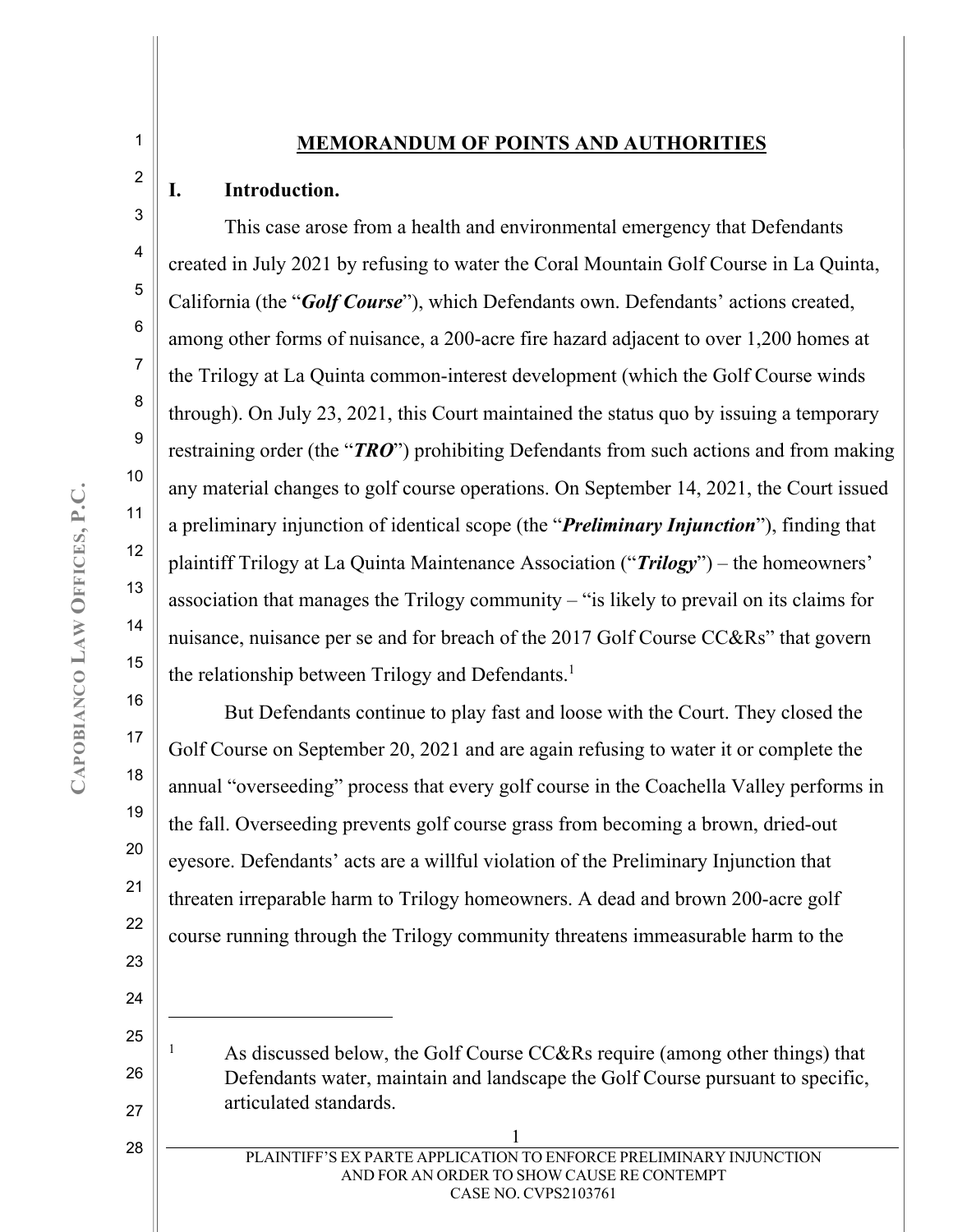**CAPOBIANCO**  CAPOBIANCO LAW OFFICES, P.C. **OFFICES, P.C.**

14

15

1 2 values and saleability of Trilogy homes and renders the golf course unplayable. What buyer wants a house next to a 200-acre swath of dead vegetation?

3 4 5 6 7 8 The Preliminary Injunction prohibits such conduct. Unfortunately, Defendants have no regard whatsoever for this court order, nor for the well-being of Trilogy homeowners. As explained further below, time is of the essence: unless the Golf Course is overseeded and rewatered *immediately*, it will be extremely difficult, and perhaps impossible, to restore it to its normal state during the colder winter months ahead (the socalled "snowbird" season).

9 10 11 12 13 Trilogy respectfully asks this Court for orders forcing Defendants to comply with the Preliminary Injunction by overseeding and rewatering the Golf Course immediately and otherwise maintaining the status quo. In addition, Trilogy asks that Defendants be held in contempt of Court and punished for their callous disregard of the Preliminary Injunction to prevent future violations.

## **II. Factual background and procedural history.**

## A. The origins of this dispute.

16 17 18 19 20 21 The Trilogy common-interest development in La Quinta, California consists of 1,238 homes, about a third of which are situated directly adjacent to the Golf Course. Defendants own and operate the 18-hole Golf Course, including a golf practice facility, retail shop and restaurants. As such, Defendants' wrongful conduct has *thousands* of victims – each owner of a home in Trilogy, particularly those whose homes may be listed for sale or who purchased a home due to its golf course proximity.

22 23 24 25 26 27 In April 2015, defendant CBGM, LLC ("*CBGM*") purchased the Golf Course. Defendant Stratospheric Holdings 4, LLC ("*Stratospheric*"), a former lender on the Golf Course property, recently foreclosed on a parcel known as "Lot 141," which includes the first hole of the Golf Course and its practice facility. Lot 141 also includes a water well and certain water pump facilities. (CBGM owns the rest of the Golf Course.) Defendants

2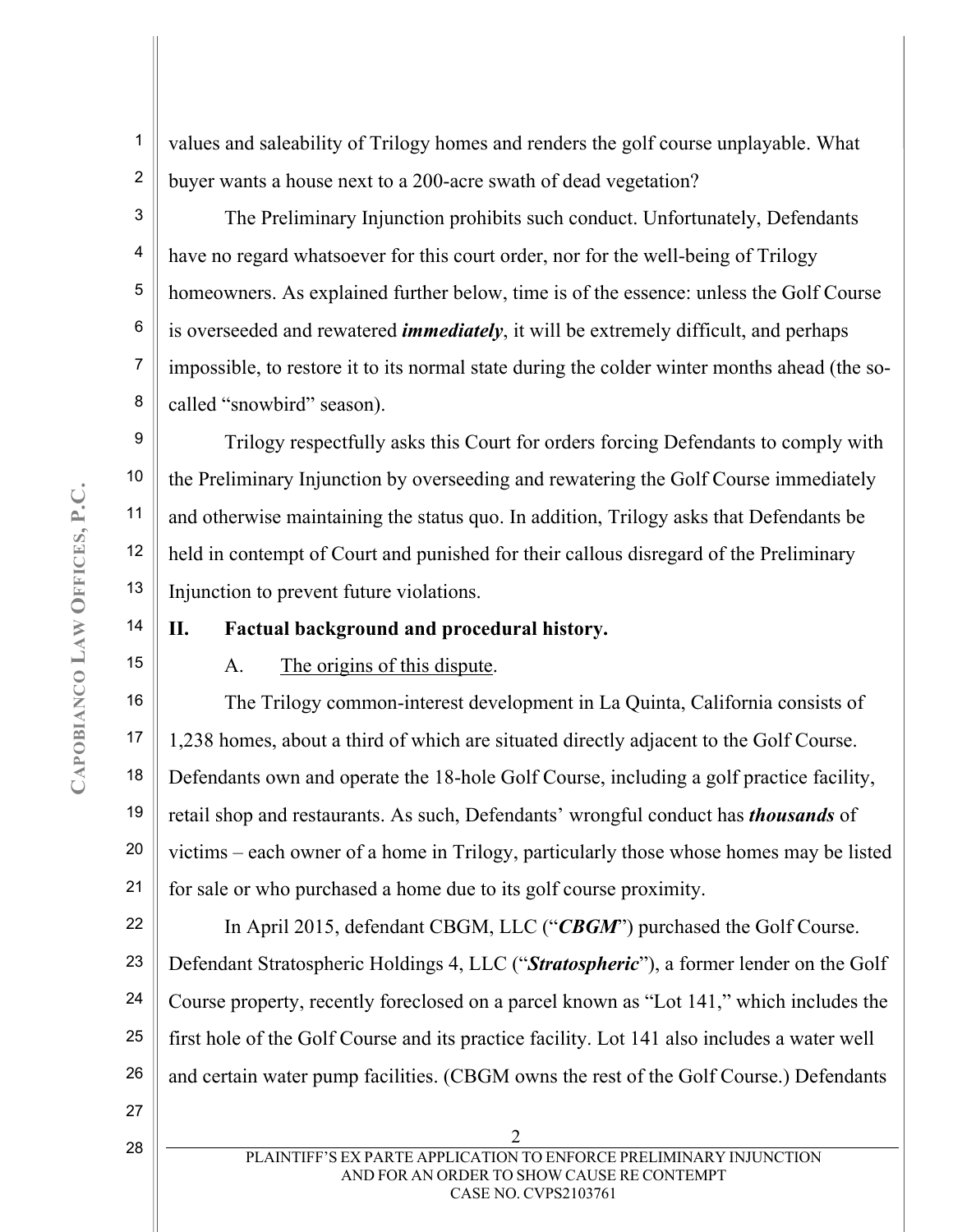1 2 Thomas Brown ("*Brown*") and Josh Grossman ("*Grossman*") are, respectively, CBGM's and Stratospheric's principals and controlling agents.

3 4 5 6 7 8 9 10 The relationship between Trilogy and Defendants is governed by Restated Golf Course CC&Rs that were signed in February 2017 and recorded in April 2017 (the "*Golf Course CC&Rs*"). (*See* Ex. A to Verif. Compl.) The Golf Course CC&Rs include various equitable servitudes requiring Defendants to do many things to preserve Trilogy home values, including watering and maintaining the Golf Course and its landscaping, all at no cost to the HOA. (*Id*. at ¶¶ 6, 10, 11 and Schedule C.) Section 15(h) provides that "time is of the essence" with respect to all obligations under the 2017 Restated Golf Course CC&Rs.

11 12 13 14 15 16 17 18 19 In July 2021, Defendants threatened to turn off all water to the Golf Course in violation of the these obligations unless Trilogy agreed to pay \$30,000 per month with a \$60,000 security deposit. (Verif. Compl. at ¶ 19.) When Trilogy refused to be extorted, Defendants stopped watering the Golf Course and ceased recirculating water to its lake and pond facilities. (*Id*. at ¶¶ 20-22.) The Golf Course rapidly dried out and become a vast fire hazard at a time when temperatures in the Coachella Valley regularly exceeded 110 degrees. Moreover, failing to circulate water in the lake and pond facilities turned them into stagnant bodies of water that threatened large-scale mosquito vectors, algae and bacteria blooms and fish kills.

20 21 22 23 24 25 In other words, because they wanted someone else to fund the Golf Course they willingly acquired, Defendants subjected thousands of Trilogy homeowners to unconscionable health and environmental threats – not to mention the threat of declining home values due to the decaying Golf Course. Unable to tolerate these outrageous acts, Trilogy filed suit on July 22, 2021, asserting claims for (among other things) nuisance, nuisance per se and breach of the Golf Course CC&Rs.

26 27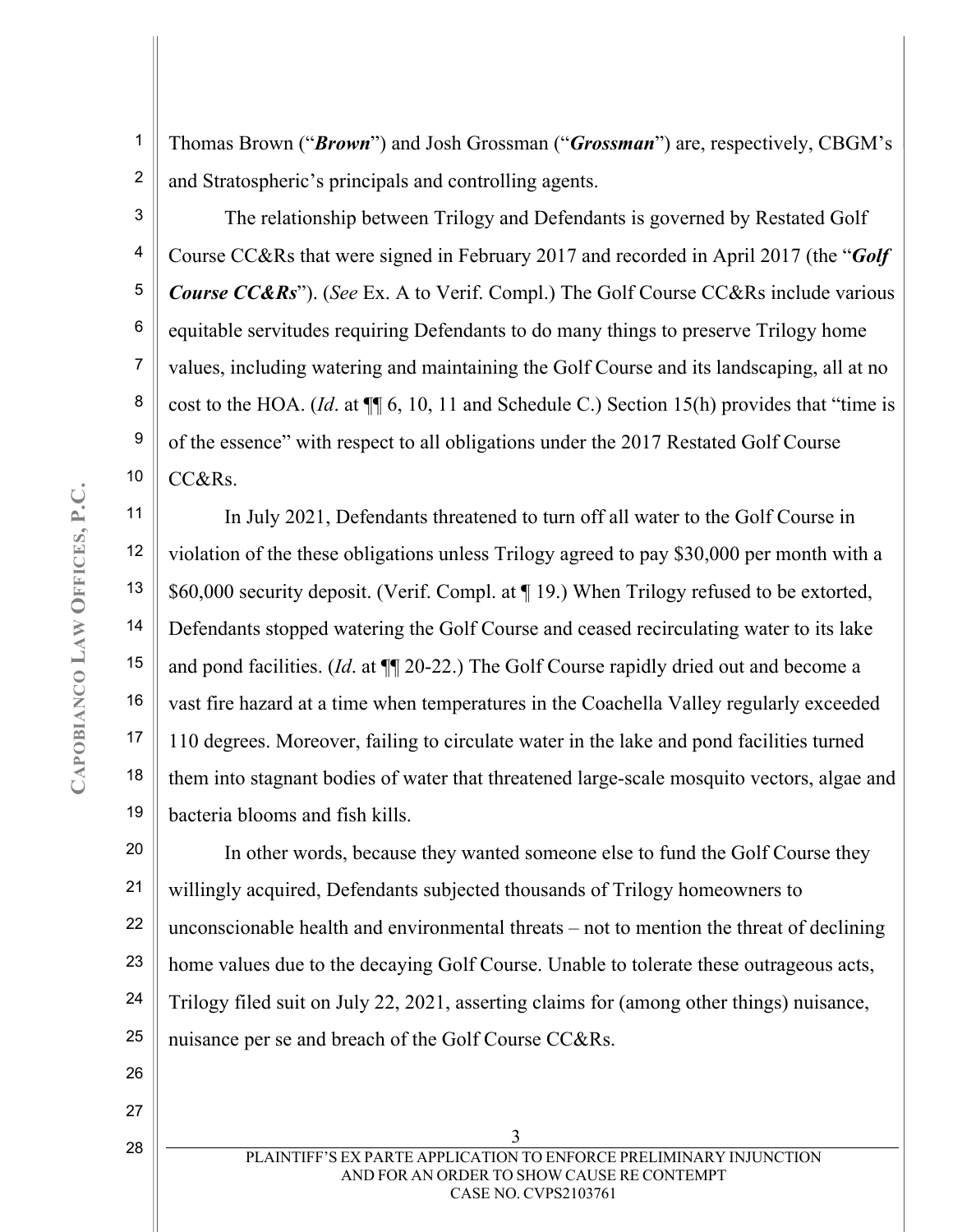1 2 3 4 5 6 7 8 9 10 11 12 13 14 15 16 17 18 B. Issuance of the preliminary injunction. The day after Trilogy filed suit, it successfully applied ex parte for a temporary restraining order. Over Defendants' opposition, this Court issued a TRO prohibiting Defendants from: 1. Refusing to provide water service, sprinklers and irrigation to the Golf Course and its adjoining areas and related improvements at normal levels as previously performed; 2. Refusing to maintain and operate the recirculating water pumps and related equipment at the lakes, ponds and other bodies of water on the Golf Course property; and 3. Making any material changes to the Golf Course, its business or operations. On July 14, 2021, the Court issued the Preliminary Injunction, which is of identical scope to the TRO. (RJN at Ex. 1.) In granting the injunction, the Court found that Trilogy is likely to prevail on its claims for nuisance, nuisance per se and breach of the Golf Course CC&Rs. Counsel for all Defendants appeared at the hearings on the TRO and Preliminary Injunction. On July 20, 2021, Trilogy served the Preliminary Injunction on counsel for all Defendants in this action. (Wallen Dec. at ¶ 3; RN at Ex. 2.) C. Defendants' copious litigation efforts related to the Golf Course. While Defendants often claim a financial inability to operate the Golf Course they

4 19 20 21 22 23 24 25 26 27 28 willingly acquired, they have no shortage of funds to pursue litigation. For example, since June 2020, CBGM has been prosecuting claims against Trilogy in a separate arbitration that Trilogy initiated to enforce CBGM's obligations related to the "perimeter landscape area" separating the Golf Course from Trilogy homes. A merits hearing in the arbitration is set to begin in January 2022. (Wallen Dec. at ¶ 9.) In addition, CBGM has launched and is actively litigating a frivolous collateral lawsuit against *Trilogy's corporate counsel* and its former board president for alleged fraud in connection with the Golf Course CC&Rs. (RJN at Ex. 3-4.)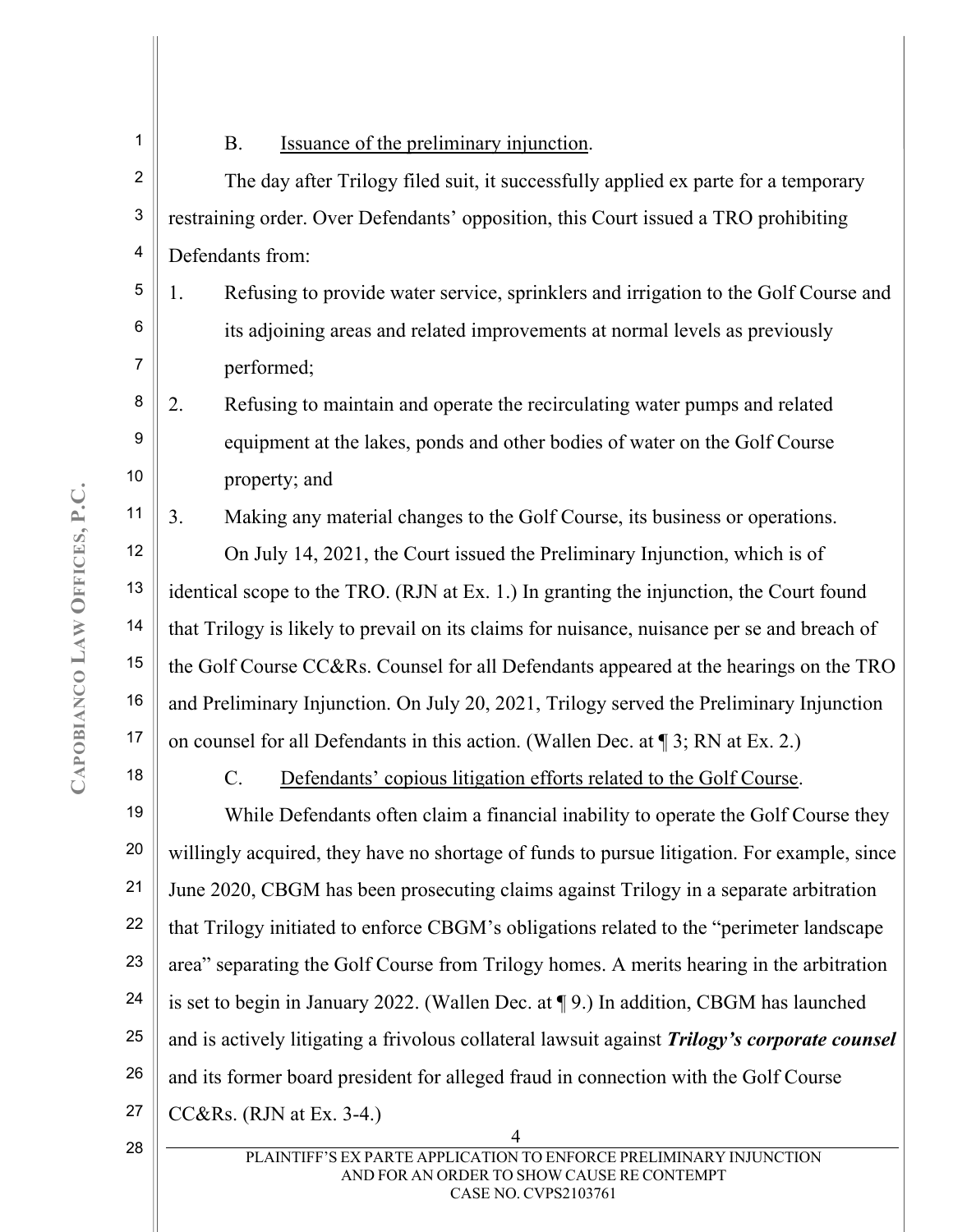1 2 3 4 5 6 Moreover, CBGM is currently paying \$23,000 per month to lease the restaurant at the Golf Course from an entity currently in bankruptcy called TTBGM, Inc. (RJN at Ex. 5.) The trustee in that proceeding recently requested Bankruptcy Court approval for continuation of that lease arrangement. (*Id*.) Defendants, in short, have plenty of money to pay for things they want to pay for and have never proffered evidence to suggest otherwise. <sup>2</sup> They simply hope that by acting tortiously toward Trilogy homeowners, they will force the HOA to bear the costs of operating the Golf Course that *Defendants* themselves own – never mind if they violate a court order in the process.

9

## D. Defendants' violations of the preliminary injunction.

Each year in the fall, every golf course in the Coachella Valley "overseeds." This refers to a process whereby the Bermuda grass that grows on golf courses in the summer is replaced in the winter months, typically by perennial rye grass. (Schmid Dec. at  $\P$  6.) Overseeding is necessary because when temperatures cool during the winter months, Bermuda grass stops growing and becomes dormant. It dries out and becomes totally brown. (*Id*. at ¶ 7.)

17 18 19 Overseeding proceeds in three stages. First, the existing Bermuda grass is cut very low, or "scalped," and allowed to dry out. Second, the winter seed is put down on the course. Finally, there is a period of time where the golf course is rewatered so the new seed can germinate and grow. (*Id*. at ¶ 10.)

20 21 22 23 24 Failure to overseed destroys the appearance and visual aesthetics of a golf course. (*Id*. at ¶ 7.) In addition, because Bermuda grass does not grow in the winter months, the golf course does not "repair itself" as golfers play on it. (*Id*.) Areas where people drive golf carts get worn out, putting greens are damaged from ball marks and foot traffic, and greens wear out in high-use areas. (*Id*.) This essentially makes the golf course unplayable.

25 26

27

<sup>&</sup>lt;sup>2</sup> In fact, they have refused to produce comprehensive financial information in these other pending litigation matters.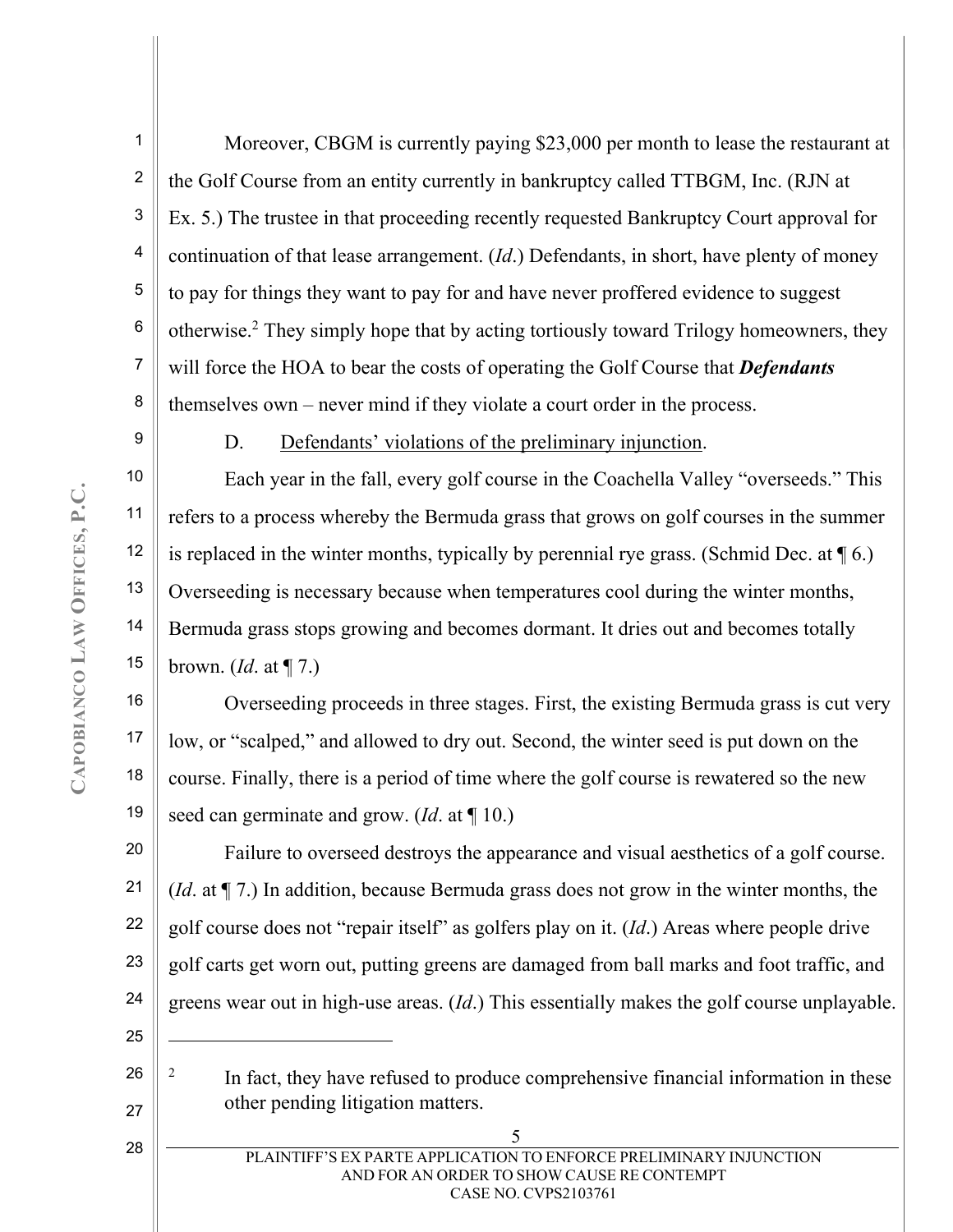1 2 3 Time is of the essence when it comes to overseeding. If a course does not put down new seed by mid-November *at the latest*, the steadily cooling temperatures in the months that follow will impair the ability to grow new grass. (*Id*. at ¶ 11.)

4 5 6 7 8 9 For at least the last 14 years, and likely longer, the Golf Course has been overseeded every year, without exception. (Mooney Dec. at ¶ 2.) Recognizing this fact, Defendants previously announced that reseeding of the Golf Course would begin September 20, 2021, since which time the Golf Course has been closed and watering ceased. (*Id*.) However, Defendants have not planted new seed, and have stopped watering the summer grass. (*Id*. at ¶ 3.)

10 11 12 13 14 15 16 As a result, the Golf Course is rapidly drying out and has become an unsightly nuisance and potential fire hazard. (*Id*. at ¶ 4.) The Trilogy board has received numerous complaints about this situation from homeowners concerned that Defendants' actions are endangering property values, the saleability of homes, the attractiveness of the community and their ability to use the golf course. (*Id*.) Thus, the refusal of Defendants to complete reseeding and rewater and reopen the Golf Course is threatening irreparable harm to Trilogy's homeowners.

17 18 19 20 21 22 23 24 25 Pro-Turf International, Inc. ("*PTI*") has provided landscape maintenance services, including annual overseeding, to the Golf Course since 2013.<sup>3</sup> (Mickey Brown Dec. at ¶¶ 2-3.) In September 2021, defendant Thomas Brown instructed PTI to overseed the Golf Course as it does every year. PTI accordingly scalped the Golf Course, which as noted is the first step in the overseeding process. Since then, however, Defendants have not paid PTI the amounts necessary for it to complete the overseeding process. PTI is willing to complete the overseeding upon payment of \$150,000 from Defendants. (*Id*. at ¶ 4, 6.) PTI has demanded that payment, and there is no evidence that Defendants cannot

26

27

<sup>&</sup>lt;sup>3</sup> PTI performs these services through its subsidiary Key Golf Management, LLC. (Mickey Brown Dec. at ¶ 2.)

PLAINTIFF'S EX PARTE APPLICATION TO ENFORCE PRELIMINARY INJUNCTION AND FOR AN ORDER TO SHOW CAUSE RE CONTEMPT CASE NO. CVPS2103761 6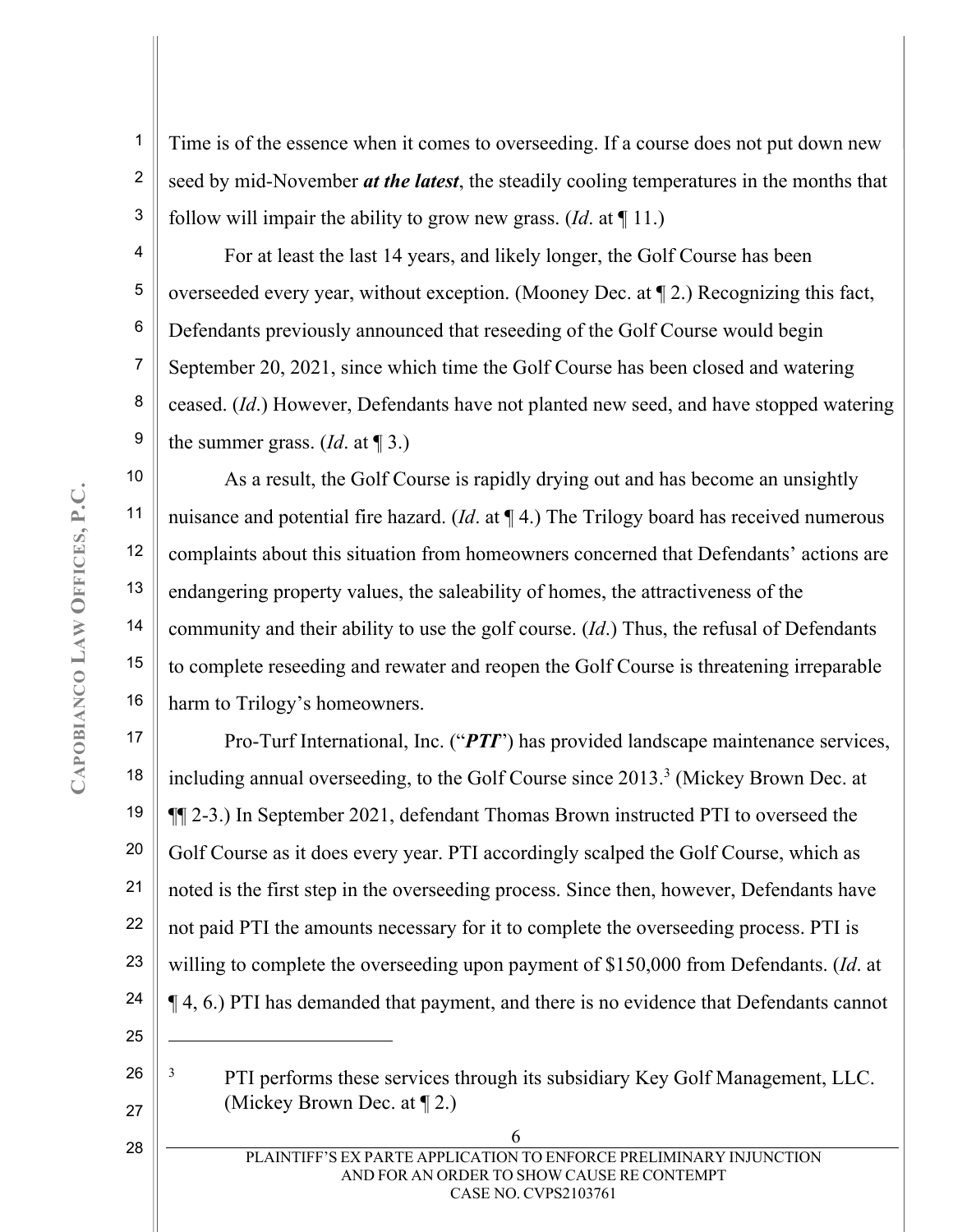14

15

26

27

28

1 2 3 pay it. But Stratospheric and Grossman have refused to spend money on the Golf Course. Brown and CBGM have made occasional assurances of payment but have not followed through on them. (*Id*. at ¶ 6.) So the Golf Course dies, and Trilogy home values decline.

4 5 6 7 8 PTI's chief executive officer has informed Trilogy that *if overseeding is not performed within the next three to five days, it is unlikely to be successful.* (*Id*. at ¶ 7.) The existing Bermuda grass will die off, the Golf Course will turn entirely brown, and Trilogy homeowners will spend the entire winter adjacent to a dead and desiccated eyesore. *This will obviously have catastrophic effects on the saleability of homes within* 

#### 9 *the community.*

10 11 12 13 On October 18, 2021, hoping to avoid contempt proceedings, Trilogy demanded that Defendants remedy their violations of the Court's Preliminary Injunction. (Wallen Dec. at ¶ 7, Ex. 6.) They have refused. Immediate action by this Court is therefore required.

# **III. Defendants have violated the preliminary injunction and should be ordered to comply with it immediately.**

16 17 18 19 20 21 22 23 24 25 There can be no doubt that Defendants are in violation of the Preliminary Injunction. They have stopped watering the Golf Course (Mooney Dec. at ¶ 3), which violates Section 1 of the Preliminary Injunction, prohibiting Defendants from "refusing to provide water service, sprinklers and irrigation to the Coral Mountain Golf Course at Trilogy [] at normal levels as previously performed prior to the inception of this dispute." In addition, their refusal to overseed the Golf Course is a violation of Section 3 of the Preliminary Injunction because it is a "material change to the Golf Course, its business and operations." The Golf Course, like every other golf course in the Coachella Valley, is overseeded every year. Defendants have thumbed their noses at the Court by their cavalier attitude to this Court's orders.

There is simply no excuse for disobeying a court order, as Defendants have done. "A person fails to act as ordered by the court when he fails to take all the reasonable steps

> PLAINTIFF'S EX PARTE APPLICATION TO ENFORCE PRELIMINARY INJUNCTION AND FOR AN ORDER TO SHOW CAUSE RE CONTEMPT CASE NO. CVPS2103761 7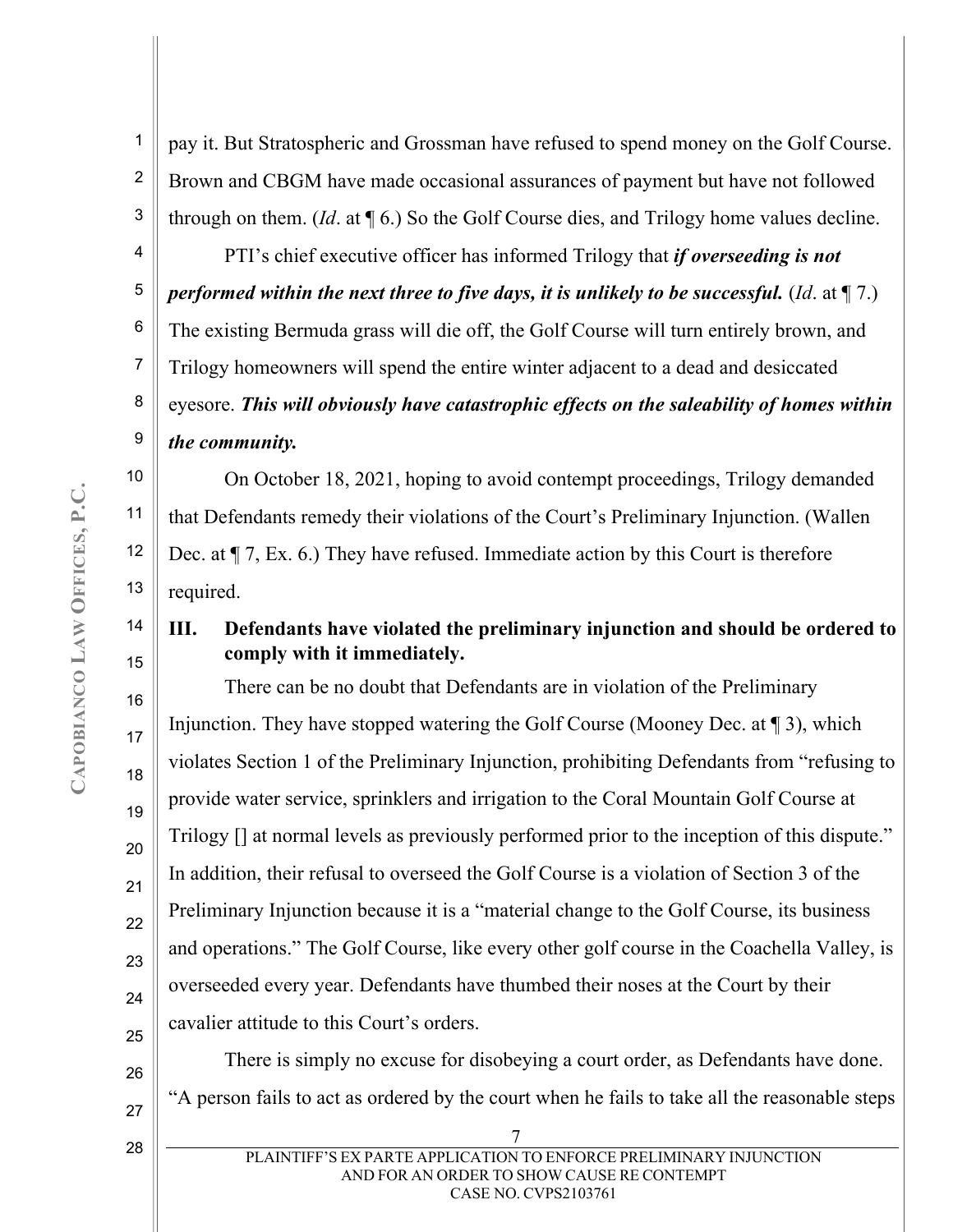14

15

16

17

1 2 3 4 5 6 7 within his power to insure compliance with the court's order. It does not matter what the intent [] was when they disobeyed the court's order. If the [party] believed that the [] court incorrectly issued an order, their remedy [is] to appeal and request a stay pending the appeal. *Absent a stay, all orders and judgments of courts must be complied with promptly.*" *In re Crystal Palace Gambling Hall, Inc.* (9th Cir. 1987) 817 F.2d 1361, 1365 (emphasis added). <sup>4</sup> Defendants did not appeal the issuance of the Preliminary Injunction or seek writ relief, so their obligation to comply with it is absolute.

8 9 10 11 12 13 "Every court has power to compel obedience to its judgments and orders, and [] inherent jurisdiction to oversee and enforce execution of its decrees." *Brown v. Brown* (1971) 22 Cal.App.3d 82, 84. Defendants' violations of the Preliminary Injunction are threatening irreparable harm to Trilogy homeowners. Therefore Trilogy respectfully requests immediate orders to bring Defendants into compliance with the Preliminary Injunction, specifically orders providing that:

- Defendants shall immediately resume full watering of the Golf Course at normal levels as previously performed;
- Defendants shall immediately complete overseeding of the Golf Course in accordance with past practice; and
- 18 19 • No later than ten days after the date of the Court's order, Defendants shall certify to the Court, under oath, their full compliance with orders 1 and 2 above.

20 **IV. The Court should issue an order to show cause re contempt.**

21 Good cause exists for the Court to issue an order to show cause why Defendants

- 22 should not be held in contempt for their willful disobedience of the Preliminary
- 23 Injunction. Code of Civil Procedure Section 1209(a)(5) empowers the Court to punish
- 24 acts, such as Defendants', that are in "disobedience of any lawful [] order of the court." A
- 25
- 26 27

- <sup>4</sup> All case excerpts omit internal quotations, citations and brackets.
	-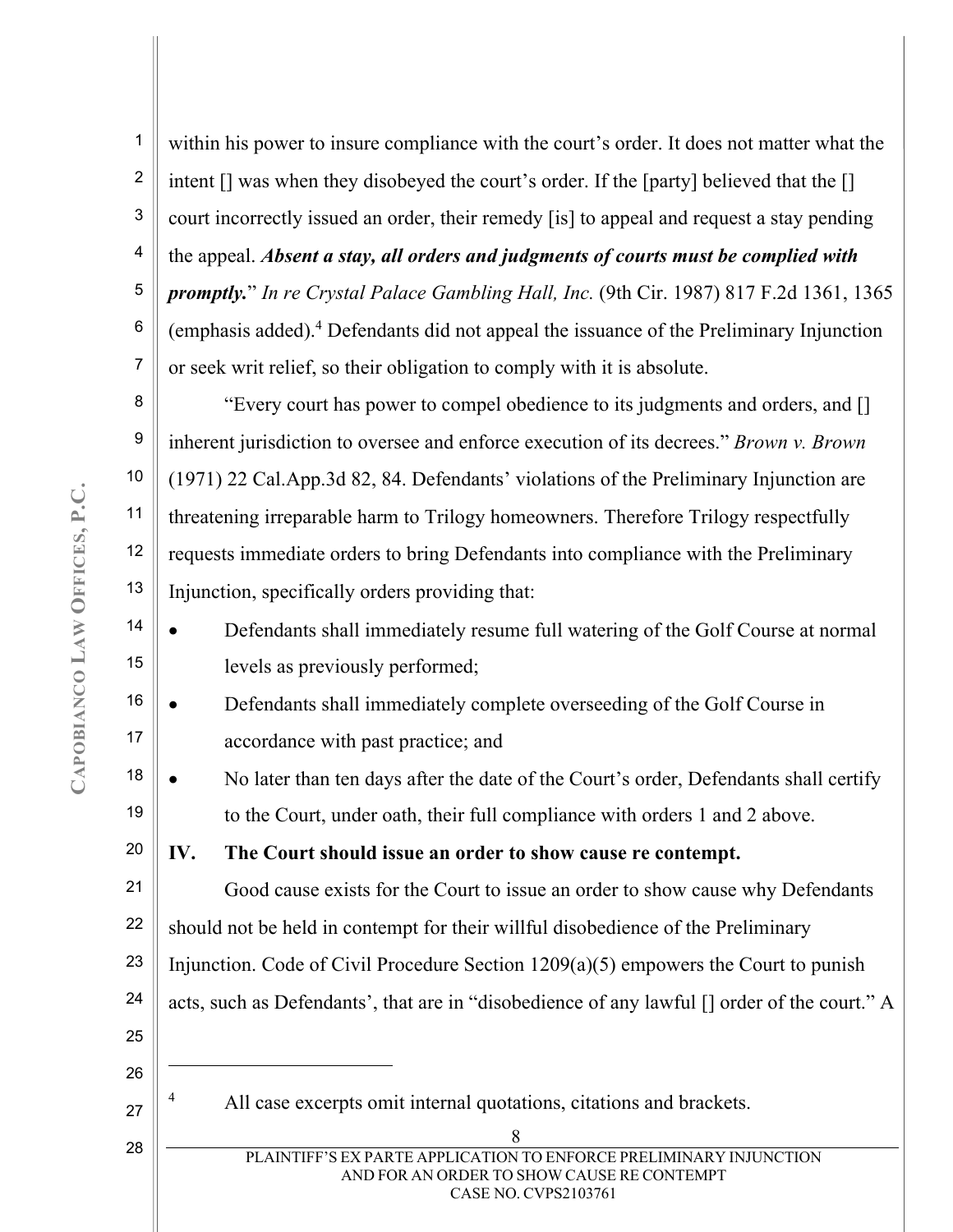1 2 violation of an injunction constitutes contempt. 6 Witkin, Cal. Proc. (5th ed. 2021) Provisional Remedies § 396.

3 4 5 6 7 8 9 10 11 The elements of contempt are (1) a valid order, (2) knowledge of the order, (3) ability to comply with the order, and (4) willful failure to comply with the order. *Wanke, Industrial, Commercial, Residential, Inc. v. Keck* (2012) 209 Cal.App.4th 1151, 1168. Officers of an entity can be held in contempt for the entity's violations, as an entity can only act through its officers and agents. *See Katenkamp v. Superior Court* (1940) 16 Cal.2d 696, 700 ("an injunction against a corporation binds not only the so-called 'corporate entity' but also all persons who act for the corporation in the transaction of its business and have knowledge of the decree"). Here, the four elements of contempt are present beyond any doubt.

A. Issuance of a valid order.

13 14 15 16 17 18 19 20 21 The Preliminary Injunction is plainly a valid order. The Court issued it after full briefing on the merits and oral argument at which counsel of record for all Defendants appeared. (*See* Preliminary Injunction at 1:13-17 (documenting appearances of counsel).) The Court made appropriate findings that Trilogy was likely to prevail on the merits of its claims and that the balance of hardships favored issuance of the Preliminary Injunction. (*Id*. at 1:23-26.) The Court also found that "unless the Injunction is granted, great and irreparable injury will result to Plaintiff." (*Id*. at 2:1-2.) The Preliminary Injunction has not been stayed, nor challenged through appellate or writ proceedings. It is therefore valid and enforceable.

22

B. Defendants' knowledge of the order.

23 24 25 26 All Defendants know about the Preliminary Injunction because (a) their counsel of record appeared at the hearing at which the Preliminary Injunction was issued, (b) Trilogy subsequently served formal notice of entry of the Court's order on Defendants' counsel of record (Wallen Dec. at  $\P$  6, Ex. 5), and (c) on October 18, 2021,

9

27 28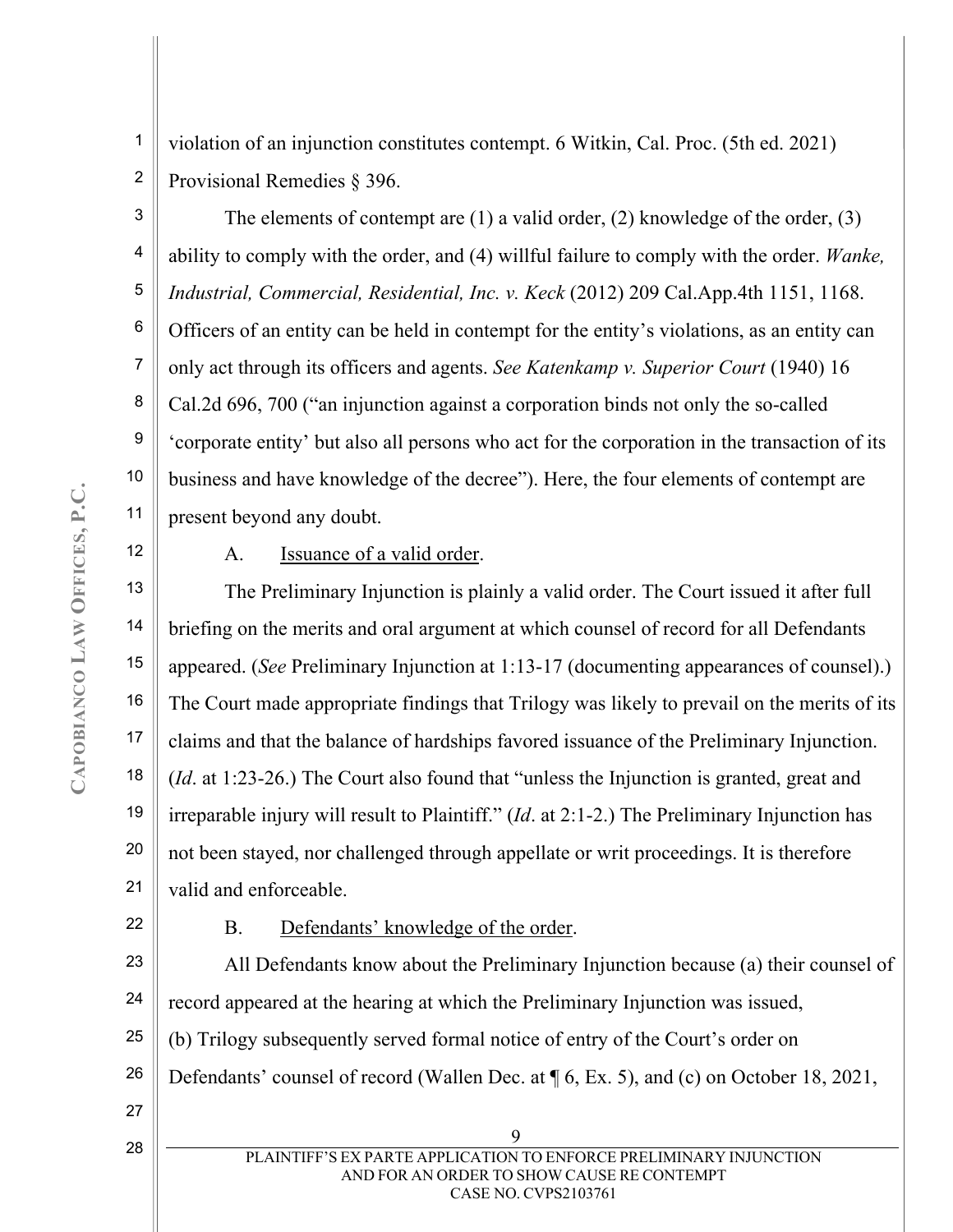1 2 after it became clear that Defendants were in violation of the Preliminary Injunction, Trilogy served a formal demand for compliance therewith (*Id*. at ¶ 7, Ex. 6).

3

## C. Defendants' ability to comply.

4 5 6 7 8 Defendants are certainly capable of complying with the Preliminary Injunction as it requires nothing more than that they operate the Golf Course as they always have, consistent with past practice. They have *always* overseeded the Golf Course annually, like every other golf course in the Coachella Valley. While Trilogy anticipates that Defendants may claim some form of financial hardship, this is false and disingenuous.

9 10 11 12 13 14 15 As described above, they have ample money to pay lawyers to engage in extensive litigation, *including against Trilogy's counsel*, and to lease a restaurant on the Golf Course property for \$23,000 per month. None of the Defendants are in bankruptcy, and it is not Trilogy's or PTI's responsibility to finance the operation of the Golf Course (as Defendants apparently would prefer). Rather, it is the responsibility of an entity's owners – Brown, in the case of CBGM, and Grossman, in the case of Stratospheric – to ensure that the entity is adequately capitalized.

10 16 17 18 19 20 21 22 23 24 25 26 27 Any "attempt to do corporate business without providing any sufficient basis of financial responsibility to creditors is an abuse of the separate entity and will be ineffectual to exempt the shareholders from corporate debts." *Automotriz Del Golfo De California S. A. De C. V. v. Resnick* (1957) 47 Cal.2d 792, 797. As the state Supreme Court has held, "unless a defendant shows he has complied with the court's order to the fullest extent of his ability his defense of inability fails." *Lyon v. Superior Court* (1968) 68 Cal.2d 446, 451. Defendants cannot meet that burden here. *If CBGM and Stratospheric do not have adequate funds to pay \$150,000 to PTI to complete overseeding, Brown and Grossman are legally obligated to provide those funds.* D. Willful disobedience. Trilogy has demanded that Defendants rewater the Golf Course and complete overseeding, and has informed Defendants that failure to do so violates the Preliminary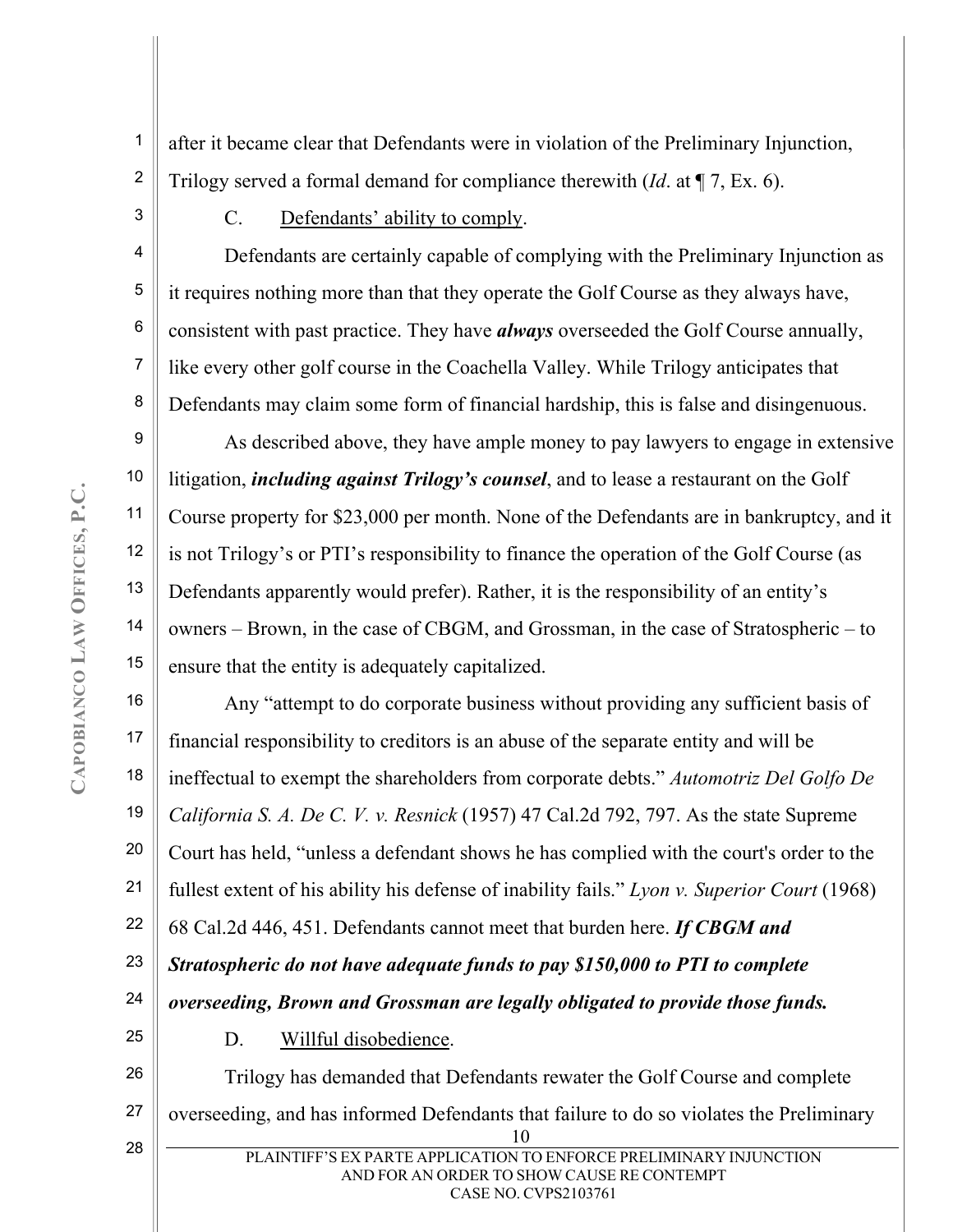1 2 3 Injunction. (Wallen Dec. at ¶ 7, Ex. 6.) Yet they refuse. Defendants are aware of their obligations but are intentionally choosing not to comply with them. Nothing more is required to establish contempt.5

4

## **V. Defendants should be punished to the full extent of the law.**

5 6 7 8 9 10 11 12 Under Code of Civil Procedure Section 1218, the Court has authority to impose a fine on each Defendant in an amount not exceeding \$1,000 payable to the Court for each separate act of contempt. In addition, under Code Section 1219(a), where as here "the contempt consists of the omission to perform an act which is yet in the power of the person to perform, he or she may be imprisoned until he or she has performed it." Because Defendants are subjecting Trilogy homeowners to significant and irreparable hardship in violation of a clear court order, the Court should levy *all available punishments* to ensure their compliance and deter future violations.

## **VI. Trilogy is entitled to its attorneys' fees and costs.**

14 15 16 17 18 19 20 21 "A person who is subject to a court order as a party to the action, or any agent of this person, who is adjudged guilty of contempt for violating that court order may be ordered to pay to the party initiating the contempt proceeding the reasonable attorney's fees and costs incurred by this party in connection with the contempt proceeding." Cal. Code Civ. Proc. § 1218(a). In addition to the other remedies discussed above, and sanctions as discussed below, the Court should order Defendants, on a joint and several basis, to reimburse Trilogy's attorneys' fees and costs in connection with these contempt proceedings in an amount according to proof.6

13

22

<sup>23</sup> 24 25  $<sup>5</sup>$  If, for whatever reason, the Court believes that contempt is not an appropriate</sup> remedy, it should nonetheless order Defendants to comply immediately with the Preliminary Injunction, as requested, and issue appropriate sanctions for their noncompliance.

<sup>26</sup> 27 <sup>6</sup> Trilogy will file a separate motion for attorneys' fees and costs after the contempt proceedings have concluded.